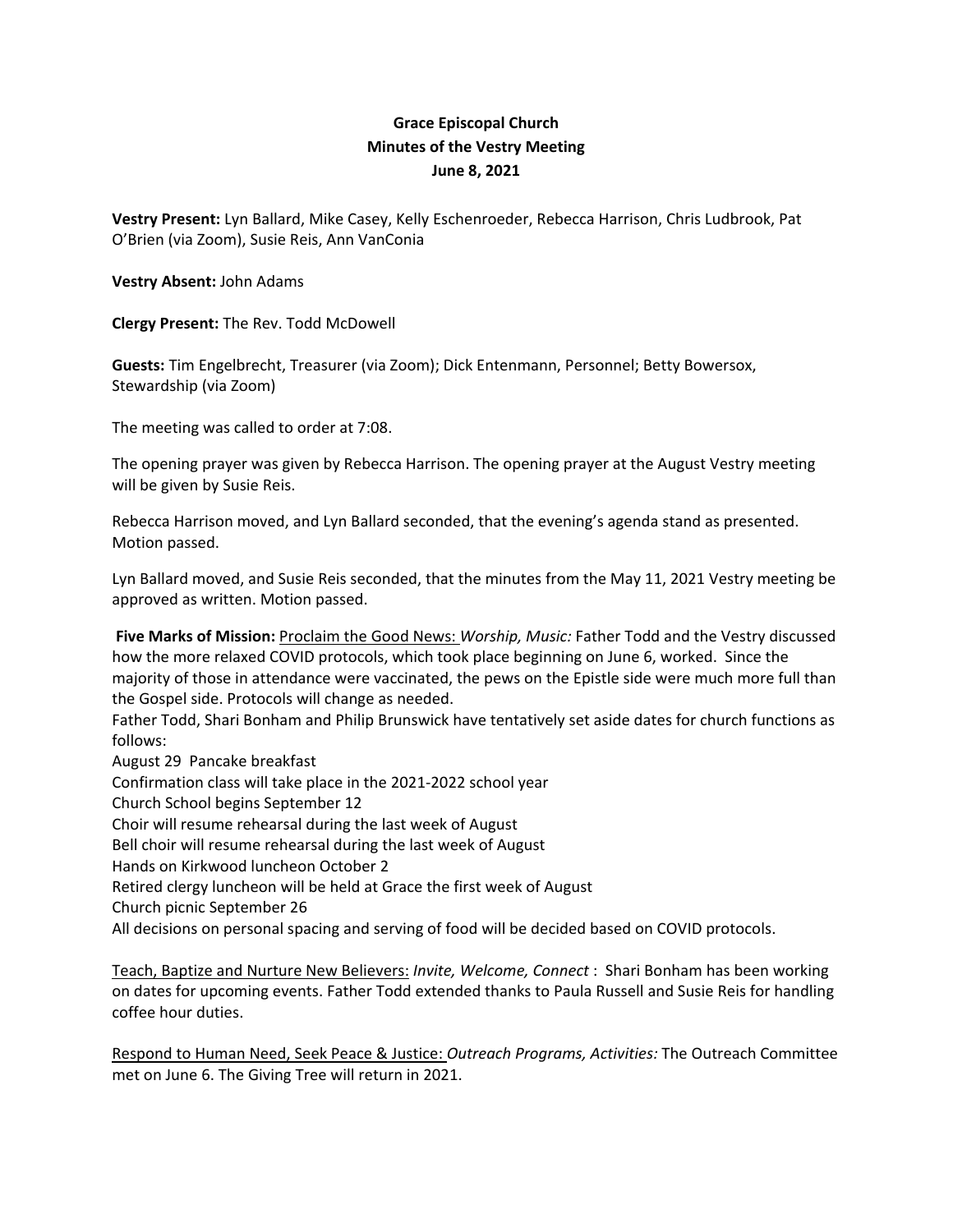Safeguard Creation: *Environmental Stewardship:* Rebecca Harrison reported that the goal of making the outside of our church look as beautiful as the inside is coming to fruition thanks to the installation of an irrigation system, the contributions of parishioners maintaining garden beds, and the fact that plants were purchased for use in the church throughout the Easter season, and the plants were then planted outside. Rebecca noted that Father Todd's vision for our worship and our mission was a key factor in achieving our goal. Father Todd extended thanks to the parishioners who maintain the garden beds.

Ministries of Governance, Administration, Stewardship and Facility: *Financial Report:* Tim Engelbrecht gave the Vestry an abbreviated, non‐quarterly review of the finances. The complete report was sent to the Vestry via email.

*Finance Committee Meeting Highlights:* Tim reported that the Finance Committee held a special meeting on June 1<sup>st</sup>. Tim let the committee know that the copier issue discussed at last month's Vestry meeting will have an impact of about \$3,400.00 on the budget this year.

Progress on the zoning issue for the commissary kitchen was reviewed. Father Todd and Ron Gaus attended the Kirkwood Zoning and Planning meeting last week. Questions on commissary kitchen use and on use of space by non-profits will be sent to a sub-committee. Income from the commissary kitchen was budgeted beginning in May. The Finance Committee will meet on June 22 to discuss the impact of the additional copier costs and the fact that there will be no commissary kitchen income until the zoning issue is resolved. It was noted that the \$4,500.00 for continuing education budgeted for 2021 will not be needed , which will relieve some of the economic impact.

**Junior Warden Report**: Rebecca Harrison reported that the Lab School has agreed to a new five year contract. Lyn Ballard moved, and Kelly Eschenroeder seconded, that the Vestry approve having Rebecca Harrison sign the five year Lab School contract.

The waste pipes from the two Narthex bathrooms were found to be leaking, and have been replaced. The awning that hangs over the door nearest the vestments closet has several holes in it. The awning will be repaired, and water will run off towards the Woodlawn side, which will provide water for a newly planted evergreen. The cost of the repair is within budget limits.

**Personnel:** Dick Entenmann extended thanks to those who worked every week during COVID – Tom Petrie, who ran the audio‐visual equipment; Rebecca Harrison, who was a one‐woman altar guild; and Chard Russell and Bill Cadwallader, who served as ushers.

It is hoped that the altar guild and usher teams will be scheduled by the end of August.

**Senior Warden Report:** Chris Ludbrook put out a call for younger folks to sign up for the Diocese wide softball tournament, which will be held on June 18 and 19<sup>th</sup> at Tower Grove Park.

The Vestry greeter/lockup schedule is now in force.

The Vestry will be asked to do one more round of parish contact calls in late July. Chris will email the schedule as the time approaches.

Chris asked the Vestry to think about things that worked well during COVID, and things that we may want to discontinue.

**Report of the Rector:** Father Todd provided the Vestry with updated COVID protocols. There has been no guidance yet as to when wine can be resumed at communion. Vestry members were asked to help explain the current guidelines for seating and mask wearing to the parish.

The evenings meeting concluded with a reading of Compline.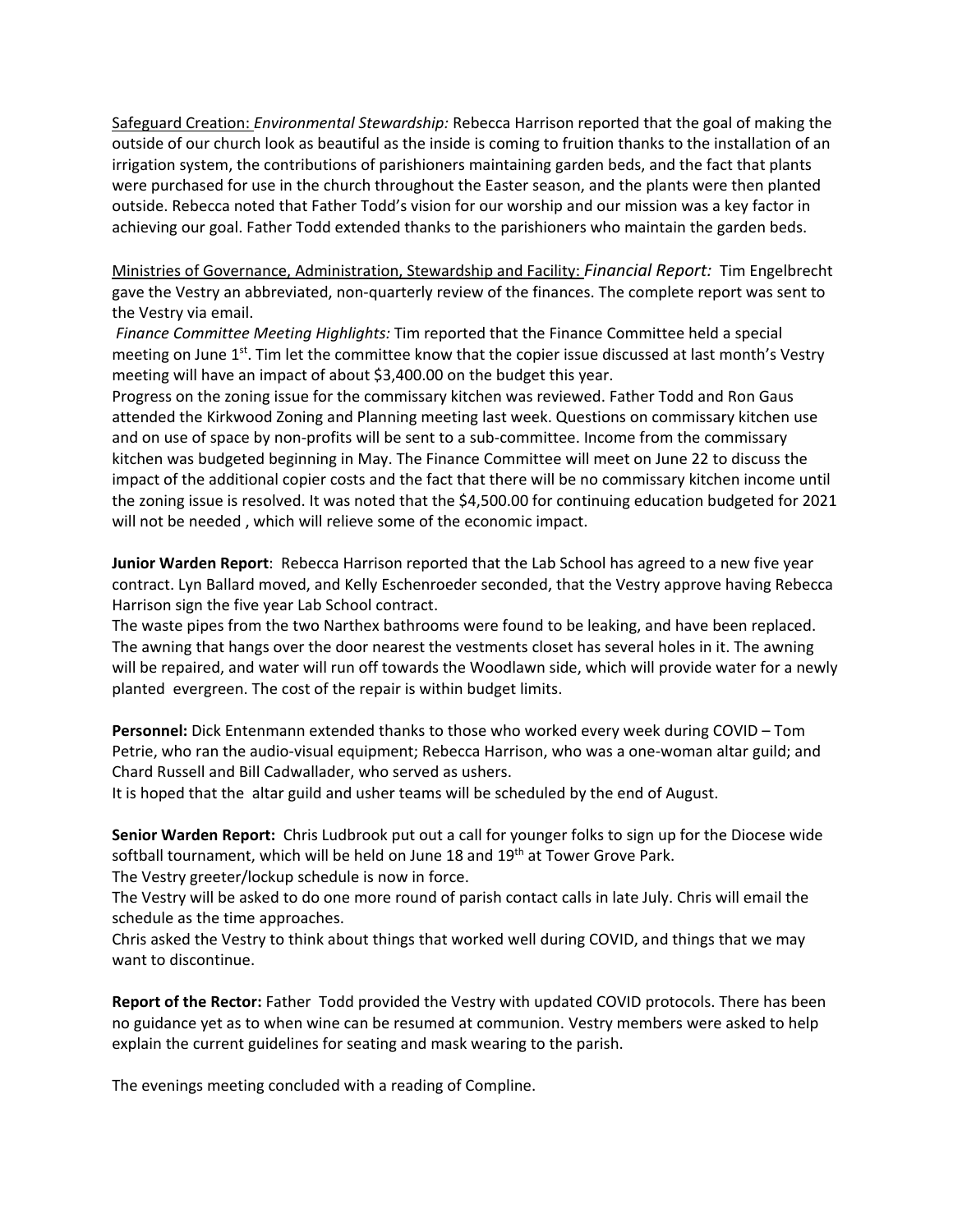Rebecca Harrison moved, and Susie Reis seconded that the meeting adjourn. Motion passed.

The meeting adjourned at 8:57.

Respectfully submitted

Sue Nixon Secretary of the Vestry